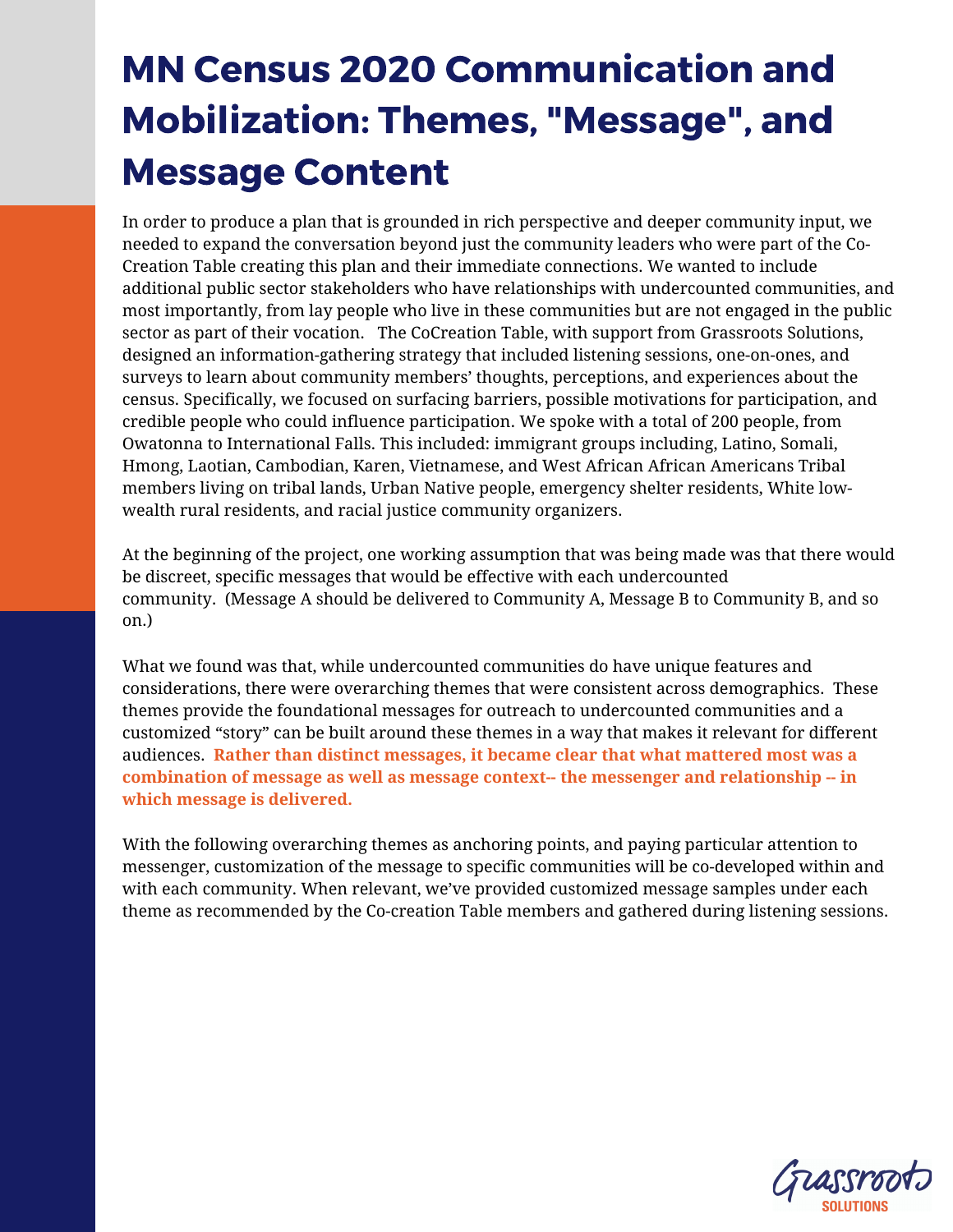**Theme 1: We Don't Know:** Most participants did not know what the Decennial Census was, why it is done, when it is done, how the data is used, and what impact it has on the well-being of the community.

| Community | <b>Message</b>                                                                                                                                                                                                                             |
|-----------|--------------------------------------------------------------------------------------------------------------------------------------------------------------------------------------------------------------------------------------------|
|           | The Census impacts MY life and MY community. The Census<br>count determines federal funding allocations for services<br>that my family relies upon to help us meet our basic needs.<br>There are many low wealth families in my community. |
|           | Census numbers helps clinics figure out where to build new<br>clinics.                                                                                                                                                                     |
|           | Census determines congressional districts                                                                                                                                                                                                  |
|           | The Census is about you; Every ten years the government<br>counts your community to decide how much money to give<br>your community for services and resources. Funding goes to<br>school, transportation and community programs           |
|           | It's been 40 years that the Hmong community has been in<br>Minnesota. It's time to be counted and help shape it. We are<br>established here.                                                                                               |
|           | It's been 25 years since the Somali community has been in<br>Minnesota, It is now home. It's time to be counted and have<br>a say in its and our future.                                                                                   |

**Theme 2: We are fearful:** People expressed apprehension and fear about Census, both in terms of the process (strangers knocking at the door) and the potential for data to be used for harm (including concerns about disclosures to landlords, ICE, or employers).

| Community | <b>Sample Message</b>                                                                                                                                                                                                                                                                                                                                                                    |
|-----------|------------------------------------------------------------------------------------------------------------------------------------------------------------------------------------------------------------------------------------------------------------------------------------------------------------------------------------------------------------------------------------------|
|           | You have a right to ask Census workers to prove their<br>identity. By law, information they collect cannot be shared<br>with ANYONE including landlords, social workers, law<br>enforcement, or employers.                                                                                                                                                                               |
|           | It is currently illegal for anyone but Census employees to see<br>individual data.                                                                                                                                                                                                                                                                                                       |
|           | If you watch for the Census in the mail and fill it out and<br>return it when you receive it, then you do not need to answer<br>the door to a stranger.                                                                                                                                                                                                                                  |
|           | Census data now is the most secure that any data can be.<br>You can't find any information that would identify you as an<br>individual, including your individual home address or<br>citizenship status. Private information is never published.<br>Census workers are not allowed to share your information<br>under the penalty of a \$250,000 fine and up to five years in<br>prison. |
|           | If you fear harm, or your fears come true, you can call: (insert<br>safety hotline number)                                                                                                                                                                                                                                                                                               |

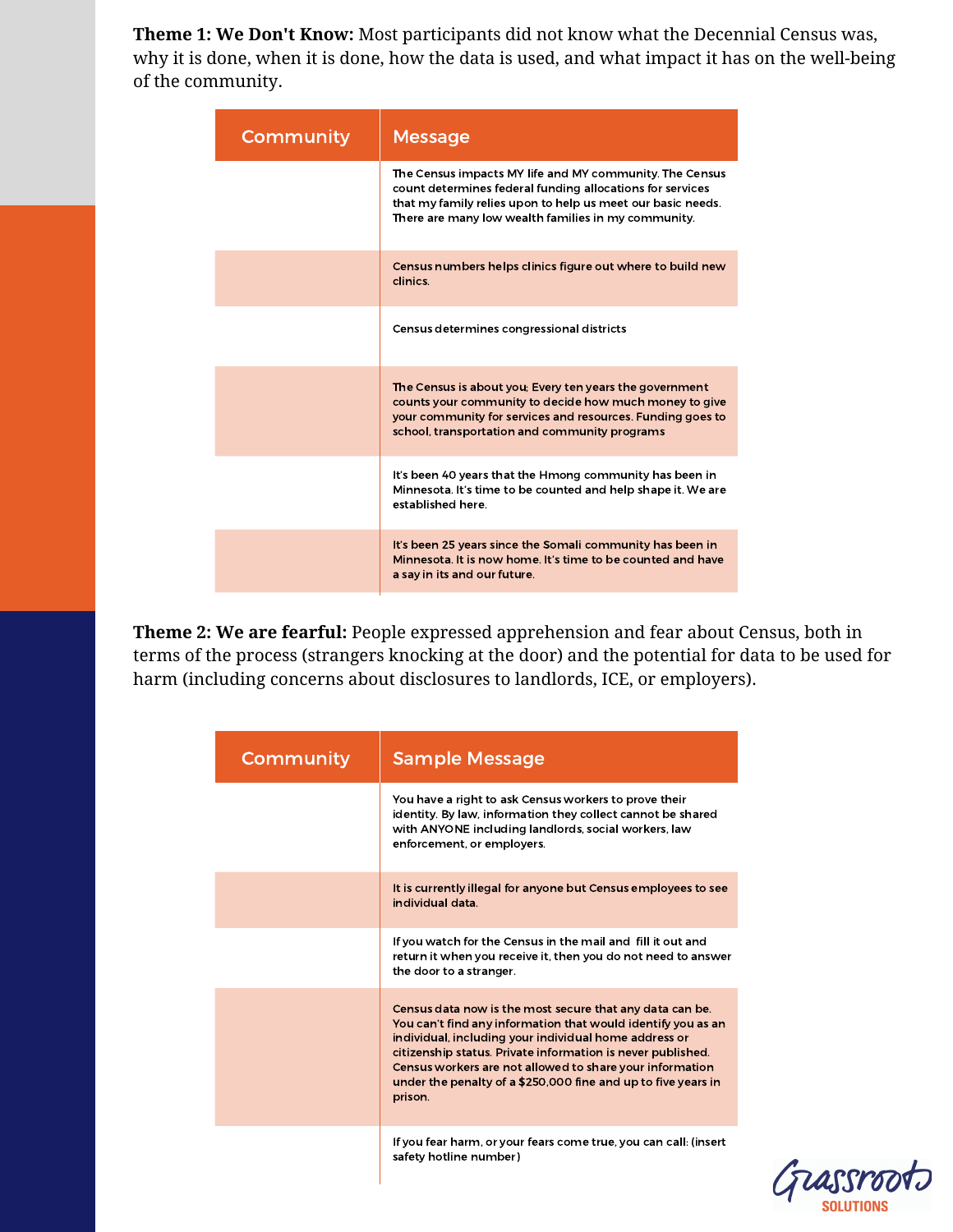**Theme 3: We are powerful and courageous:** Members of undercounted communities were excited and energized when they understood what was at stake in the

Census. Overwhelmingly, they said they wanted the Census to be done in service of advancing the best interests of their community instead of Census being done *to* them. Their passion and commitment to their communities and their own leadership outweighed the fear of harm, and they were eager to make the Census a tool for their own advancement.

## Sample Message Sample Message

Our Asian American communities are part of the fabric of Minnesota; we count! We are here and we need fair distribution of resources to our community, for our children, for our future. Census data is critical to our children's future and the next generation. It helps us get the health care, transportation, schools, affordable housing, and higher education that our children need to get a good start and be successful.

**Theme 4: It's not your business:** Many participants expressed resistance to what they perceived as a violation of privacy and an overreach of government into their personal lives. Many felt that this was information the government had already collected in a variety of ways and did not understand how Census data was different than information gathered during an immigration process or other government-driven endeavor.

| Community | <b>Sample Message</b>                                                                                                                                                                                                                                                                                                                                            |
|-----------|------------------------------------------------------------------------------------------------------------------------------------------------------------------------------------------------------------------------------------------------------------------------------------------------------------------------------------------------------------------|
|           | The Census proves our existence. If you are not counted, you<br>are invisible. Invisibility means fewer resources are<br>distributed in your area. Your participation in the Census<br>helps your neighbors and community as well.                                                                                                                               |
|           | It's everybody's business-your community needs everyone<br>counted to get fully resourced.                                                                                                                                                                                                                                                                       |
|           | Our communities have been screened and examined<br>thoroughly before entering the country as refugees or as<br>immigrants. Many of us have made a home here and our<br>communities continue to grow. In order to get an adequate<br>amount of resources into the neighborhoods we live in, we<br>must have an accurate count of our fast-growing<br>communities. |

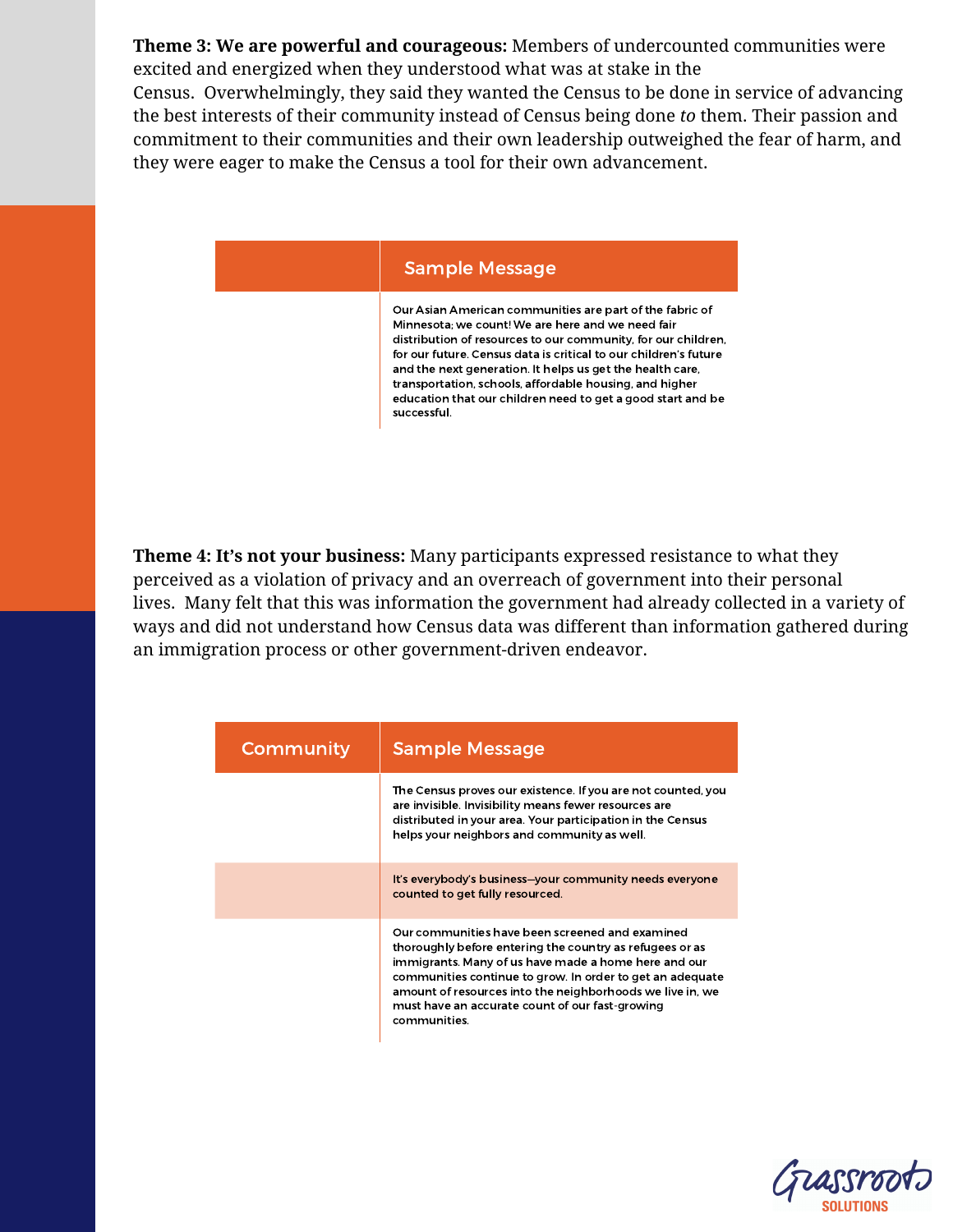**Theme 5: We've been historically traumatized:** Many undercounted communities have experienced trauma, exploitation, and abuse at the hands of the government (both in the US and elsewhere) and have had their trust in government repeatedly broken. This historical trauma does not lend itself to openly embracing promises of privacy, protection, and positive outcomes for these communities.

| <b>Sample Message</b>                                                                                                                                                        |
|------------------------------------------------------------------------------------------------------------------------------------------------------------------------------|
| I hear you; our government has misused information in the<br>past. BUT it is currently illegal for anyone's individual<br>information to be shared.                          |
| Census/being counted is one of the ways that we can hold<br>the government accountable for erasing us by showing<br>them that we exist and getting the resources we deserve. |

**Theme 6: We've been erased:** Undercounted communities describe their experience of feeling erased and invisible to the majority culture. Some examples include:

- Inaccurate identity options on the forms they (Native vs. American Indian for example)
- Blood quantum rules
- Basing census collection on physical addresses (which not everyone has)
- Having information withheld about systems like census that have such an impact on everyday life
- Ignoring repeated injustice, both historical and current



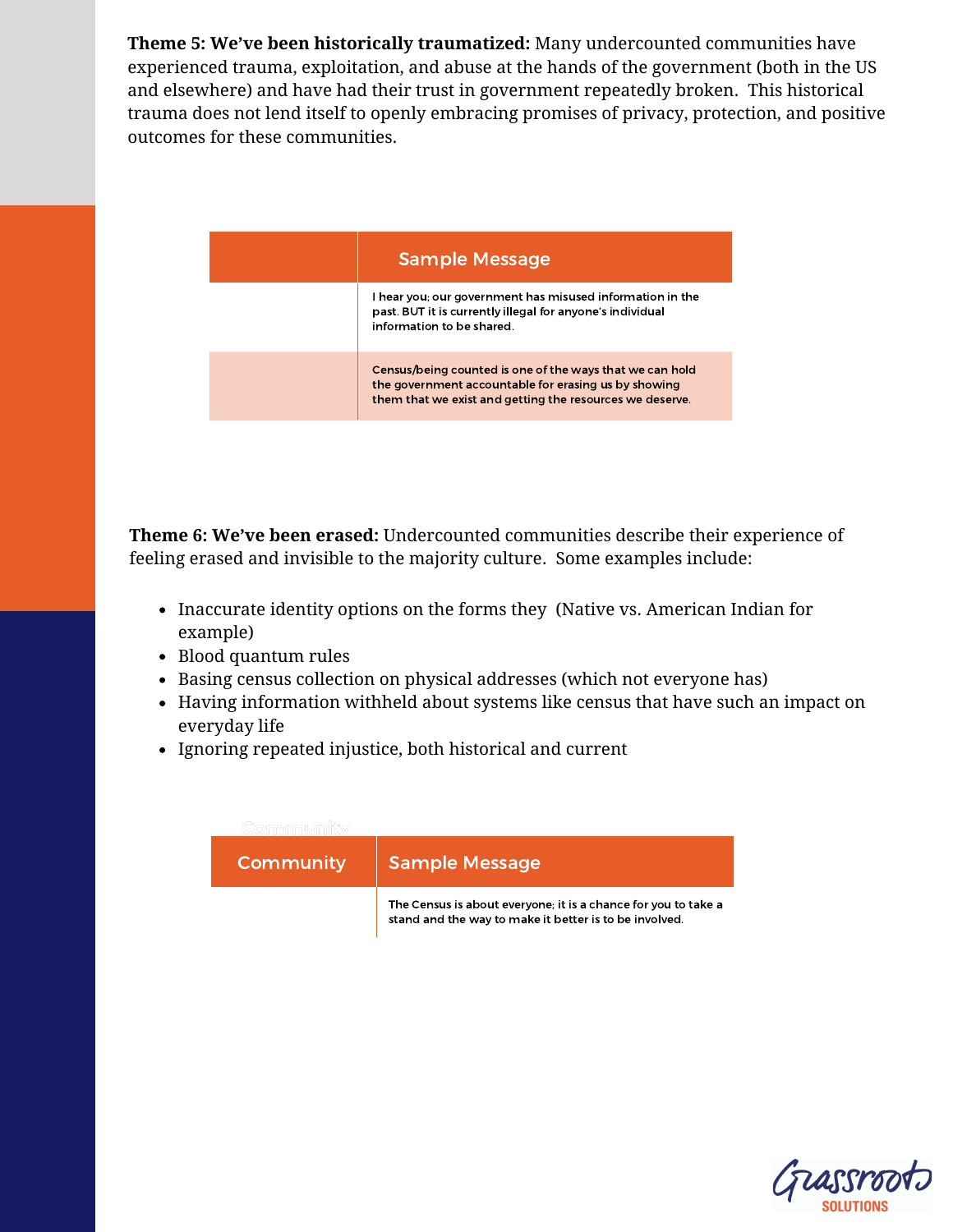**Theme 7: We crave stories:** Undercounted community members crave real examples of how an undercount impacts their community and have a desire to have the impact of Census visible and real. It is important to note that Tribes have unique needs in terms of understanding how money flows to sovereign nations—not just through state governments allocations, but also through treaty agreements made directly with the federal government.

| Community | <b>Sample Message</b>                                                                                                                                                                                                                                                                                                                                                                                       |
|-----------|-------------------------------------------------------------------------------------------------------------------------------------------------------------------------------------------------------------------------------------------------------------------------------------------------------------------------------------------------------------------------------------------------------------|
|           | North Minneapolis (55411 + 55412) "lost" 7,123 people between<br>2000 and 2010 which translates into \$109,124,360 in Federal<br>funds lost to the State of Minnesota, Hennepin Co., and<br>Minneapolis. There are several zip codes like that all over<br>Minnesota. Given the characteristics of the zip codes, it is<br>likely to be the result of an undercount versus an actual loss<br>in population. |
|           | According to the Census, there are 34,000 Somalis in the<br>state, but many in the community estimate that number is<br>closer to 100,000. If that is correct, the undercount means<br>\$1,011,120,000 lost over the last decade to the State of<br>Minnesota and the cities and counties in which people<br>reside.                                                                                        |

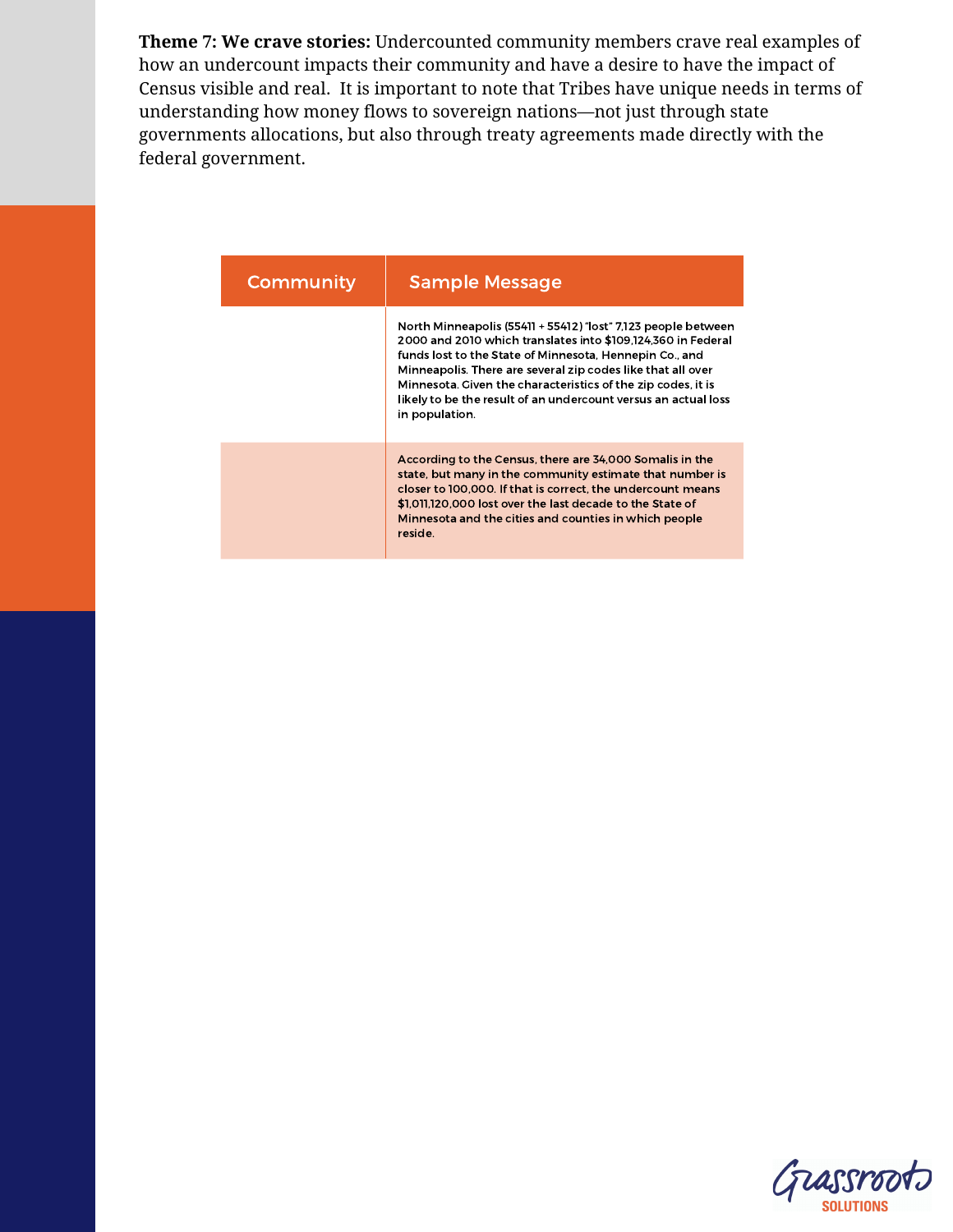**Theme 8: We need to know the mechanics:** Communities want full information about how Census works.

| Question                                                                                           | Answer                                                                                                                                                                                                                                                                                                                                                                                       |
|----------------------------------------------------------------------------------------------------|----------------------------------------------------------------------------------------------------------------------------------------------------------------------------------------------------------------------------------------------------------------------------------------------------------------------------------------------------------------------------------------------|
| When does it start<br>and end?                                                                     | It starts April, 2020 and ends in July, 2020.                                                                                                                                                                                                                                                                                                                                                |
| What happens first?                                                                                | Most people will get receive a postcard directing to<br>an online form response, some people will get the printed<br>form if they live in an area where internet connectivity is<br>low.                                                                                                                                                                                                     |
| What happens next?                                                                                 | If you don't respond to the postcard, you will get a letter<br>followed by the form. If you don't respond to the form,<br>you will get a letter (or two) from the Census followed by<br>up to 6 visits per address from the enumerator. After 3<br>attempts, an enumerator can ask a proxy (like a neighbor<br>or postman) for information about a person living at a<br>particular address. |
| What does it look like?                                                                            | This is being created now. It was a bulky piece of<br>mail in 2010 (odd-sized letter) as it includes an<br>envelope to return your completed form. (Include<br>picture of form when available)                                                                                                                                                                                               |
| Is it in the mail? What<br>color?                                                                  | The form is sent via USPS. The color and format is<br>being created.                                                                                                                                                                                                                                                                                                                         |
| If its online, how will I<br>know it's there and<br>where online is it?                            | The form will be available on a url which is not<br>known at this time but you will receive post card<br>providing it.                                                                                                                                                                                                                                                                       |
| What if I don't have a<br>residence and sleep<br>on the bus or camped<br>outside?                  | There are census canvassers who are talking to people<br>experiencing homelessness on Census Day. Those staying<br>in a shelter are covered under an operation known as<br>Group Quarters.                                                                                                                                                                                                   |
| Can I put the address of<br>the community center<br>near me?                                       | No, people experiencing homelessness are supposed to<br>be listed at the physical address where they are i.e. "under<br>Lake Street bridge". This will be done by the enumerators<br>on the night of April 1, 2020.                                                                                                                                                                          |
| Can someone from the<br>community<br>organization/family<br>member I trust help me<br>fill it out? | Absolutely! With the new internet option, you do not have to<br>work for the Census Bureau to help someone fill out their<br>form.!                                                                                                                                                                                                                                                          |